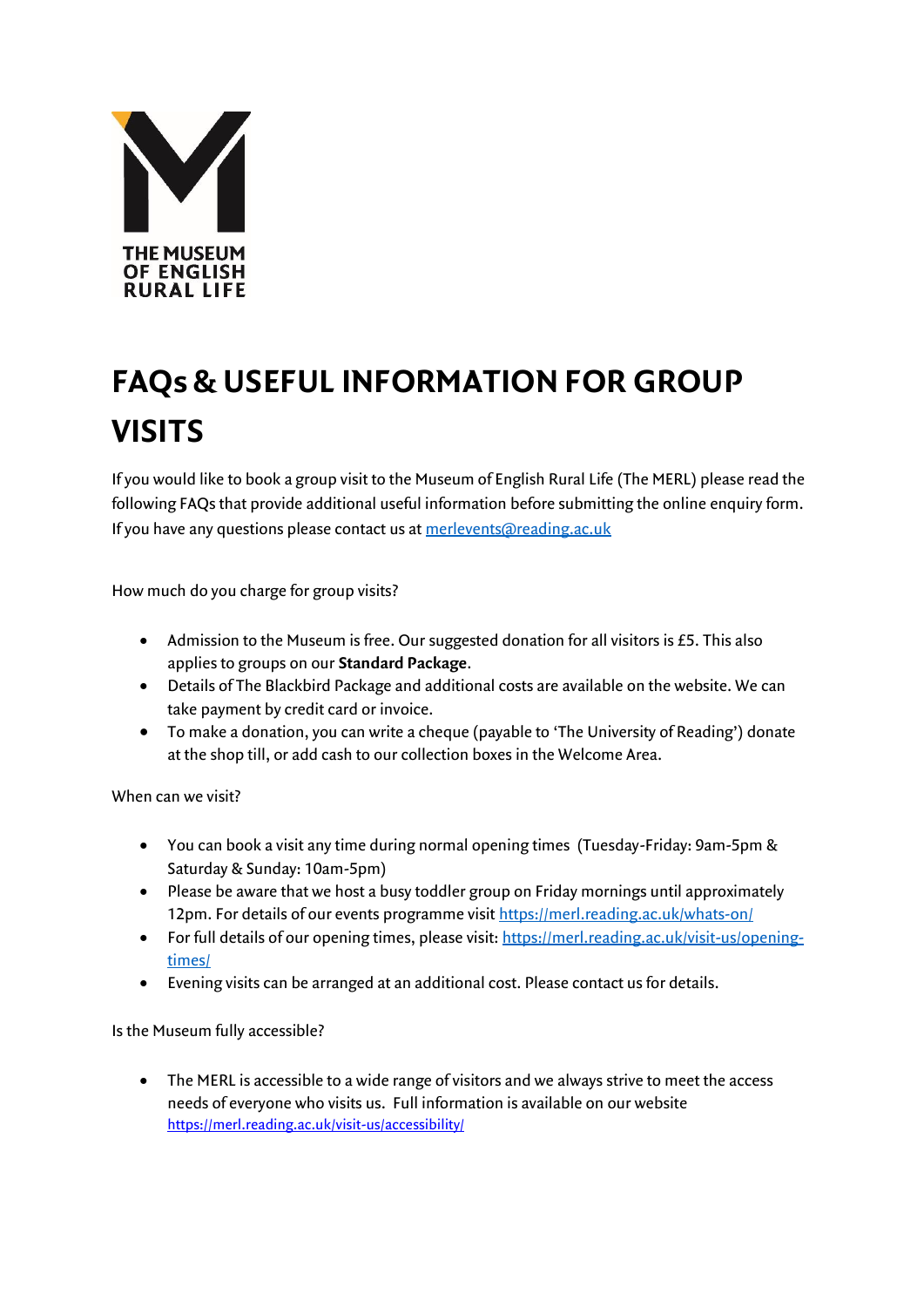How long does a visit take?

 We suggest allowing a minimum of 2 hours for a visit but obviously some visitors will take less time and some much more. Allow longer if you require refreshments or an additional talk.

Can our group have a guided tour?

- We don't offer fully guided tours of the MERL but your Welcome Host will provide an introduction to the Museum and accompany you throughout your visit. This allows you to browse at your own pace.
- We now offer a special Themed Tour on the theme of **People Power and Protest**, which can be booked at an additional cost of £75 per 15 people.

What are the minimum/maximum group sizes?

- Bookings are essential for groups of 10+.
- The ideal maximum group size is 40. We are able to accommodate groups of 50 but this does make the gallery space more crowded.
- Additional Welcome Hosts are required for groups over 15 people. (£15 per each additional 15 people)

Where can we eat and drink?

- Details of refreshments options depend on the package you choose. If you wish to ensure you have a private room to eat and drink in, please book the **Blackbird Package**. Use of a room is otherwise subject to availability. Small groups are welcome to use the MERL café. You can also eat and drink in the garden where there are a number of picnic benches and a large lawn.
- Food and drink is not permitted in the galleries (the spaces beyond the Welcome space, café and shop).

Do you offer hot food?

 We do not offer hot food but 'The Dairy' a University-run student café/bar is right next door. They offer a range of hot food options. The Dairy is not suitable for large groups, and if you are planning to eat there, we suggest you contact them in advance to avoid disappointment. For details visit <https://www.hospitalityuor.co.uk/bars-and-late-night/the-dairy/>

Is there a cloakroom or meeting room that we can use?

- If you book the Blackbird Package you will have use of a private space
	- o Coats and bags can be left there and the room can be locked during your visit
	- o The room can be used as a meeting or discussion space (during your visit, up to 3 hours.) Ask about room hire charges if you want to extend your time in this, or another available space.
	- o You are permitted to eat and drink in these rooms.